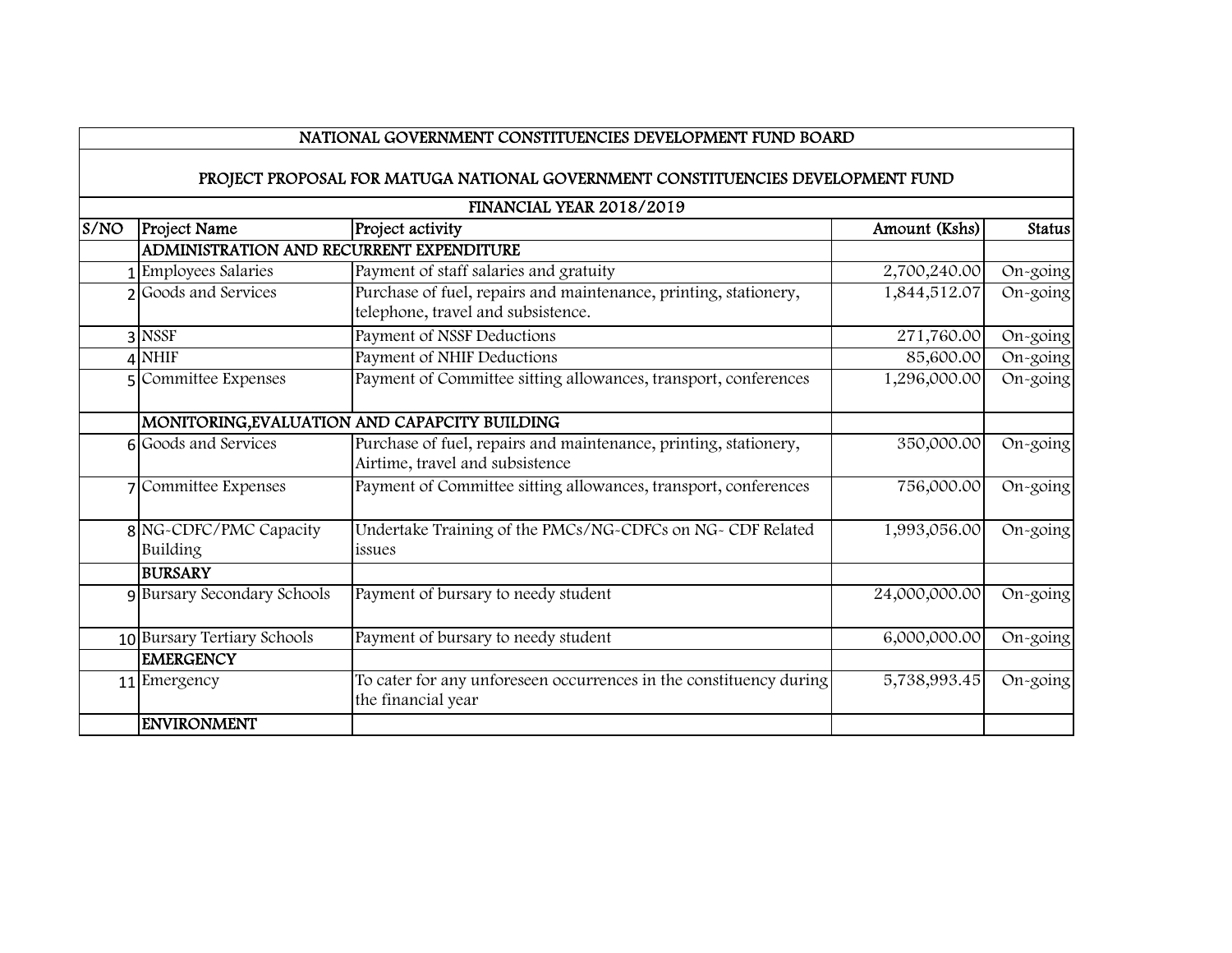| 12 Environmental Activities.         | Purchase and installation of gutters, tank stands and water tank of<br>10,000 litres to Dima Primary school, Kirewe secondary school,<br>Boyani primary school and Magwasheni primary @ ksh.<br>413,207.40 totaling to ksh.1,652,829.60<br>Rehabilitation of Nyando natural water spring (Construction of<br>water banks, fencing around the springs and planting trees around<br>the springs) $\sim$ ksh. 413,207.40 | 2,066,037.00 | On-going   |
|--------------------------------------|-----------------------------------------------------------------------------------------------------------------------------------------------------------------------------------------------------------------------------------------------------------------------------------------------------------------------------------------------------------------------------------------------------------------------|--------------|------------|
| <b>SPORTS</b>                        |                                                                                                                                                                                                                                                                                                                                                                                                                       |              |            |
| 13 Constituency Sports<br>Tournament | Carry out Constituency Sports tournament and the winning<br>teams/schools to be awarded with trophies.                                                                                                                                                                                                                                                                                                                | 2,066,037.00 | On-going   |
| <b>PRIMARY SCHOOL</b>                |                                                                                                                                                                                                                                                                                                                                                                                                                       |              |            |
|                                      | 14 Mwanamkuu primary school Construction of 3.No new classrooms to completion-<br>Ksh.3,000,000.00. Procuring and delivery of 60 pieces of desks-<br>ksh. 240,000.00                                                                                                                                                                                                                                                  | 3,240,000.00 | <b>New</b> |
| 15 Kidongo primary school            | Renovation of 4No. Classrooms (Roofing, plastering and painting)                                                                                                                                                                                                                                                                                                                                                      | 2,000,000.00 | <b>New</b> |
| 16 Lwara Primary school.             | Construction of 3. No new classrooms to completion- ksh.<br>3,000,000.00 Procuring and delivery of 50 pieces of desks- ksh.<br>200,000.00                                                                                                                                                                                                                                                                             | 3,200,000.00 | <b>New</b> |
| 17 Kizimbani primary school          | Construction of 3. No new classrooms to completion- ksh.<br>3,000,000.00. Procuring and delivery of 40 pieces of desks- ksh.<br>160,000.00                                                                                                                                                                                                                                                                            | 3,160,000.00 | <b>New</b> |
| 18 Mwele primary school              | Construction of 3No. New Classrooms to completion-ksh.<br>3,000,000.00 Procuring and delivery of 50 pieces of desks- ksh.<br>200,000.00                                                                                                                                                                                                                                                                               | 3,200,000.00 | <b>New</b> |
| 19 Lunguma Primary school            | Construction of 4No. New Classrooms to completion- ksh.<br>4,500,000.00 Procuring and delivery of 70 pieces of desks-ksh.<br>280,000.00                                                                                                                                                                                                                                                                               | 4,780,000.00 | <b>New</b> |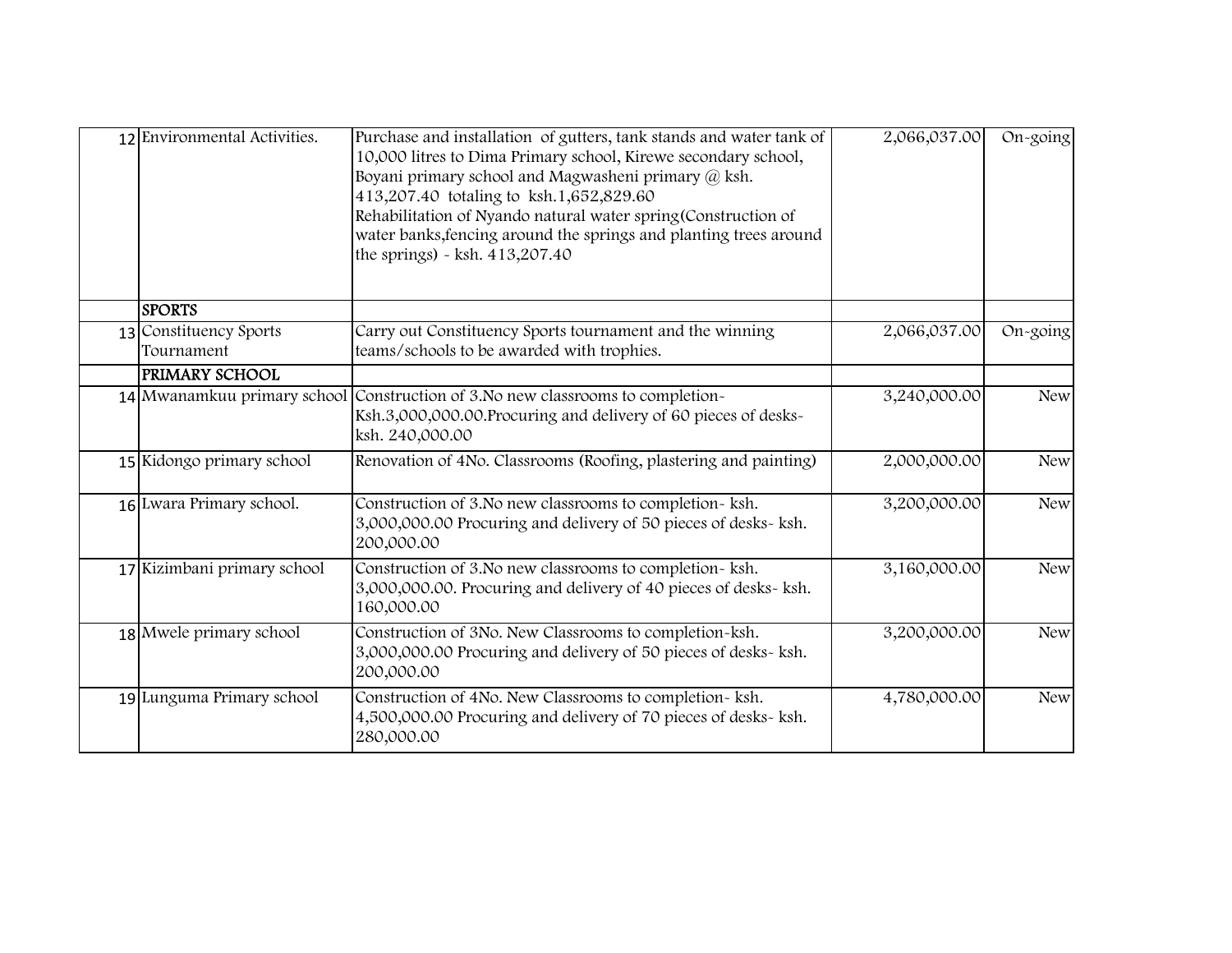| 20 Mwanzwani primary school           | Construction of 3No. New Classrooms to completion- ksh.<br>3,000,000.00 Procuring and delivery of 58 pieces of desks- ksh.<br>232,000.00                                        | 3,232,000.00 | <b>New</b> |
|---------------------------------------|---------------------------------------------------------------------------------------------------------------------------------------------------------------------------------|--------------|------------|
| 21 Nzora primary school               | Construction of 2No. New Classrooms to completion- ksh.<br>2,000,000.00 Procuring and delivery of 50 pieces of desks- ksh.<br>200,000.00                                        | 2,200,000.00 | <b>New</b> |
| 22 Nyando primary school              | Construction of 2No. new Classrooms to completion-<br>ksh.2,000,000.00 Procuring and delivery of 50 pieces of desks-<br>ksh. 200,000.00                                         | 2,200,000.00 | <b>New</b> |
| 23 Mbweka primary school              | Renovation of 2No. Classrooms. (roofing, plastering and Painting)                                                                                                               | 1,000,000.00 | <b>New</b> |
| 24 Deiry primary school.              | Procuring and delivery of 40 pieces of desk.                                                                                                                                    | 160,000.00   | <b>New</b> |
| 25 Kibambani primary school           | Construction of 1No. New Classrooms to completion.                                                                                                                              | 1,000,000.00 | <b>New</b> |
| 26 Kilindini primary school.          | Construction of 1No. New Classrooms to completion.                                                                                                                              | 1,000,000.00 | <b>New</b> |
| <b>SECONDARY SCHOOL</b>               |                                                                                                                                                                                 |              |            |
| 27 Lukore Secondary school            | Renovation of 4No. Classrooms (Roofing and painting)                                                                                                                            | 2,000,000.00 | <b>New</b> |
| 28 Mkomba secondary school            | Renovation of 2No. Classrooms (Roofing and painting) kshs.<br>1,000,000.00 Construction of 2No. of Two door VIP pit latrines to<br>completion-Kshs. 1,000,000.00                | 2,000,000.00 | <b>New</b> |
| 29 Kirewe secondary school            | Construction of a new single laboratory to completion                                                                                                                           | 3,500,000.00 | <b>New</b> |
| 30 Mbegani secondary school           | Construction of 1No. new Classroom to completion                                                                                                                                | 1,200,000.00 | <b>New</b> |
| 31 Burani secondary school            | Construction of a new single laboratory to completion. Ksh.<br>Renovation of 3No classrooms.(Roofing,<br>3,000,000.00<br>plastering, painting and flooring) - Ksh. 1,000,000.00 | 4,000,000.00 | <b>New</b> |
| 32 Balozi Makwere secondary<br>school | Construction of 1No. new Classroom to completion                                                                                                                                | 1,000,000.00 | <b>New</b> |
| 33 Ziwani secondary school            | Renovation of One classroom (painting) – ksh.<br>200,000. Construction 2door pit latrine to completion~ Ksh.<br>500,000.00Purchase office furniture-ksh.300,000.00              | 1,000,000.00 | <b>New</b> |